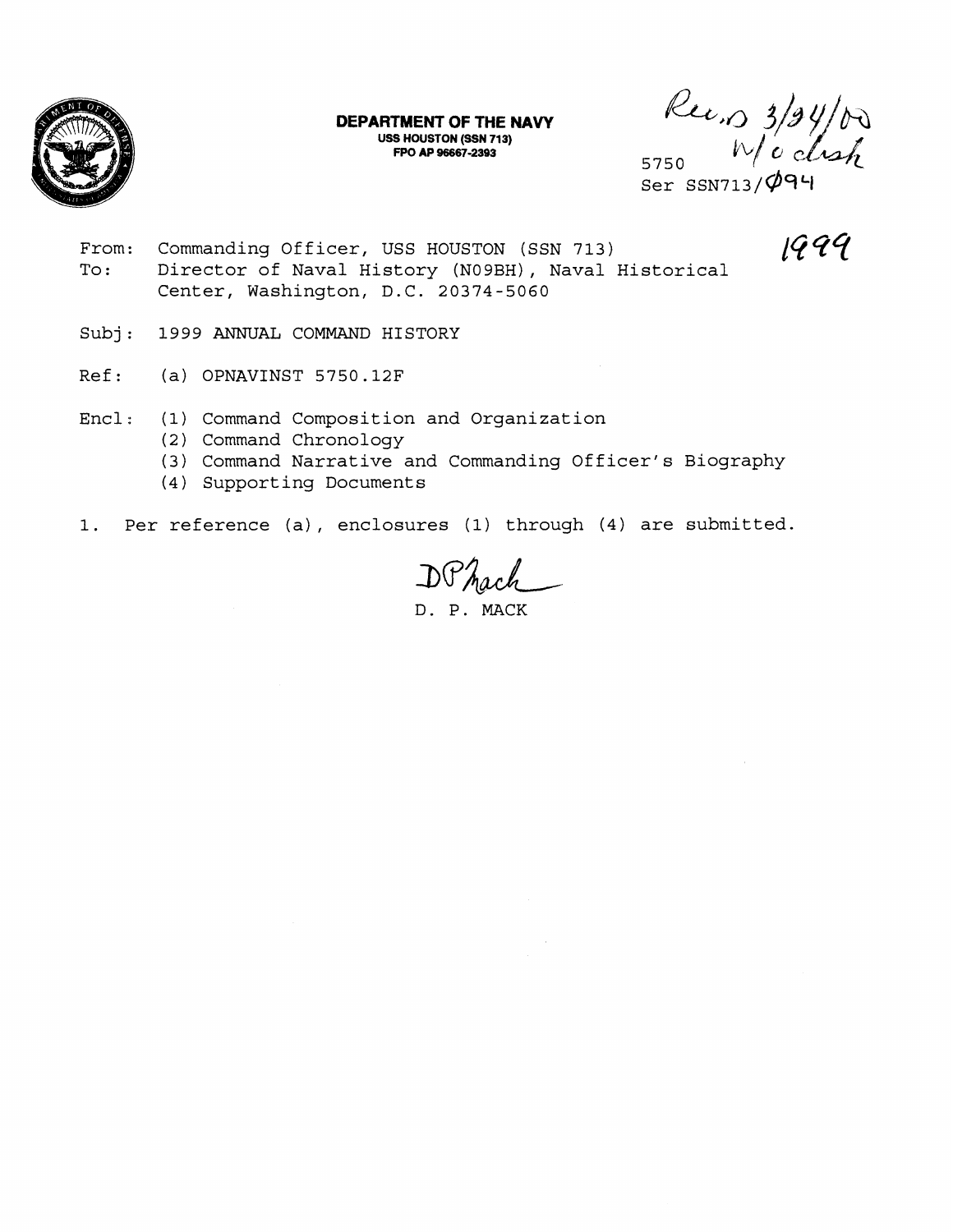# **COMMAND COMPOSITION AND ORGANIZATION**

1. **USS HOUSTON'S mission:** USS HOUSTON (SSN 713) is a Los Angeles Class nuclear powered fast attack submarine that was designed primarily as a high speed escort for carrier task forces. She supports national military objectives with the ability to carry the fight to the enemy at sea or on land with torpedoes and cruise missiles. Because of her stealth, HOUSTON in the ideal platform for such missions as Anti-Submarine Warfare, Anti-Surface Warfare, Strike Warfare, Mine Warfare, Special Forces Operations, Intelligence Gathering, and Search and Rescue.

**2. Organization structure:** USS HOUSTON (SSN 713) is one of six nuclear powered submarines attached to Submarine Squadron ELEVEN, homeported in San Diego, California. USS HOUSTON'S Immediate Senior in Command (ISIC) is Commander, Submarine<br>
2. **Commanding Officer profile:** USS HOUSTON (SSN 713) is<br>
commanded by Michael A. Zieser. Commander. USN. Command Squadron Eleven.

commanded by Michael A. Zieser, Commander, USN. Commander Zieser, a native of  $\begin{bmatrix} 1 & 0 & 0 \\ 0 & 1 & 0 \\ 0 & 0 & 0 \end{bmatrix}$ , graduated from the United States Naval Academy in 1980. He relieved as the Commanding Officer of USS HOUSTON (SSN 713) on 30 January 1998.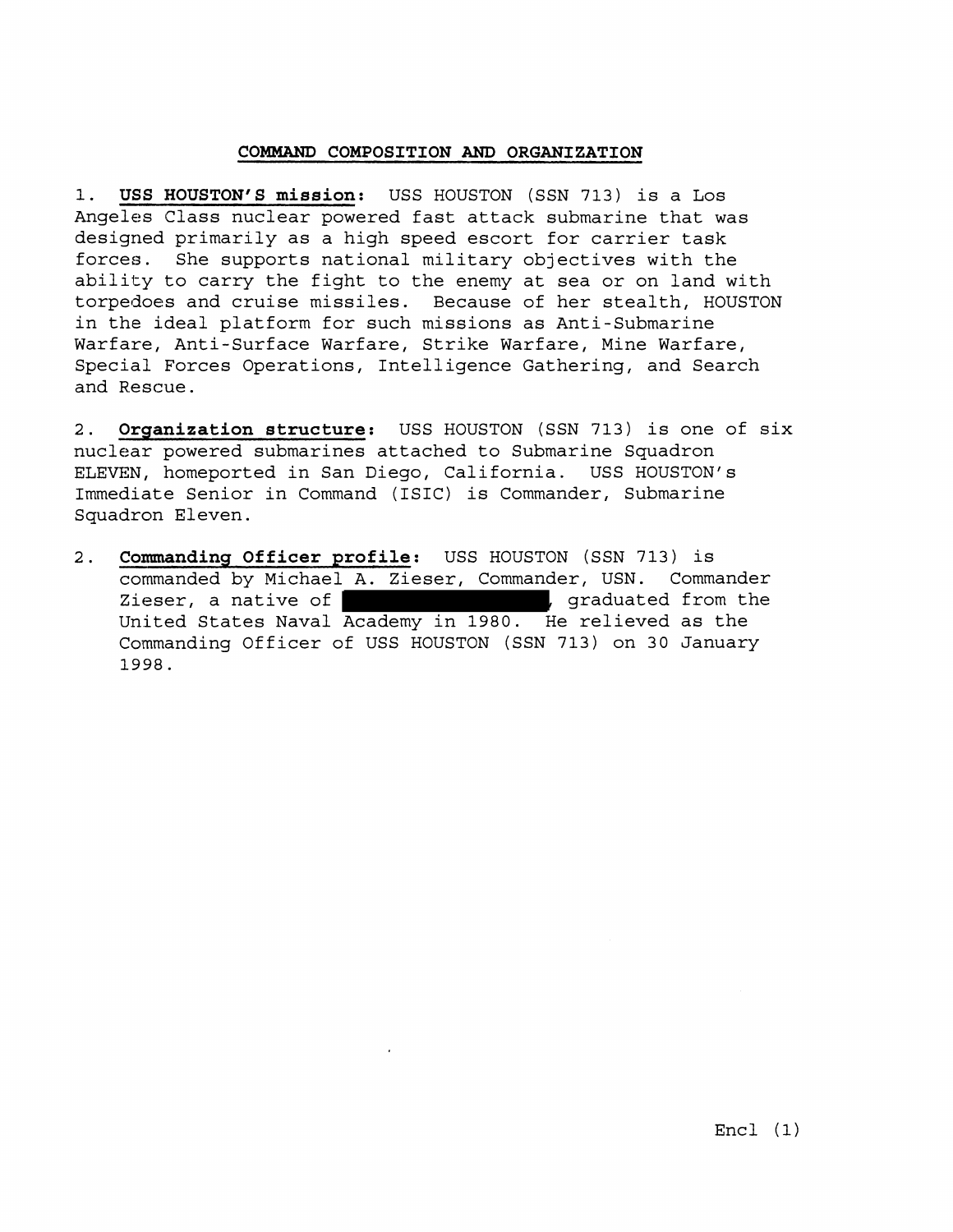## USS HOUSTON (SSN 713)

## COMMAND CHRONOLOGY

1999

- $01$ JAN  $-$  04 JAN TNPORT SAN DIEGO, CA; HOLIDAY STANDOWN
- 04 JAN 9 FEB INPORT SAN DIEGO, CA; FMAV WITH USS MCKEE
- 9 FEB 12 FEB UNDERWAY FOR LOCAL OPERATIONS; COMPLETED SEATRIALS AND TOMA.
- 12 FEB UNDERWAY FOR LOCAL OPERATIONS; CONDUCTED A VIP CRUISE FOR A CONGRESSIONAL STAFF DELEGATION
- 12FEB -- 19FEB INPORT SAN DIEGO, CA
- 19 FEB -- 25 FEB UNDERWAY FOR LOCAL OPERATIONS; PARTICPATED IN COMPOSITE UNIT EXERCISE (COMPTUEX) 99- 1 WITH THE CONSTELLATION BATTLE GROUP
- 25 FEB -- 29 MAR INPORT SAN DIEGO, CA; SCHEDULED PRESERVATION UPKEEP COORDINATED EFFORT (SPRUCE)
- 29 MAR 01 APR UNDERWAY FOR LOCAL OPERATIONS; BURIAL AT SEA FOR EMC BURT LANCASTER, USN RETIRED
- 01 APR- 06 MAY INPORT SAN DIEGO, CA; SHIP'S FORCE UPKEEP
- 06 MAY 07 MAY UNDERWAY FOR LOCAL OPERATIONS
- 07MAY-1OMAY INPORT SAN DIEGO, CA
- 10MAY-14MAY INPORT SAN DIEGO, CA; TACTICAL WEAPONS TRAINING, CERTIFICATION AND PROFICIENCY (TWTCP) - PHASE I
- 14MAY- 17MAY INPORT SAN DIEGO, CA
- 17 MAY UNDERWAY FOR LOCAL OPERATIONS; VIP CRUISE FOR CINCPACFLT AND GUESTS
- 17 MAY 21 MAY UNDERWAY FOR LOCAL OPERATIONS
- 21 MAY 24 MAY INPORT SAN DIEGO, CA
- 24 MAY UNDERWAY FOR LOCAL OPERATIONS; CONDUCTED A VIP CRUISE FOR THE OFFICE OF LEGISLATIVE AFFAIRS DELEGATION
- 24 MAY 25 MAY INPORT SAN DIEGO, CA
- 25 MAY 10 JUN UNDERWAY FOR LOCAL OPERATIONS
- 10 JUN- 14 JUN INPORT SAN DIEGO, CA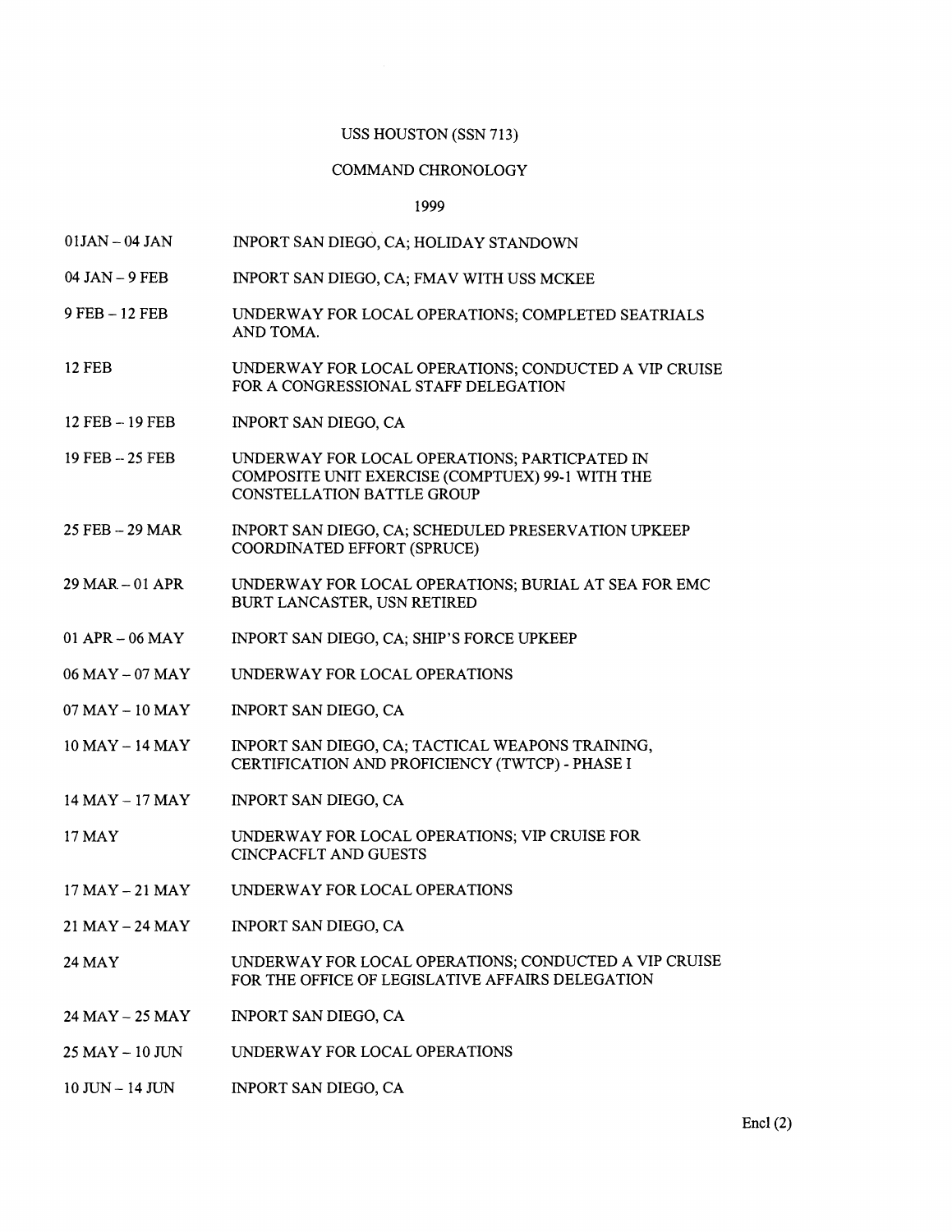- 14 JUN 18 JUN INPORT SAN DIEGO, CA; TACTICAL WEAPONS TRAINING, CERTIFICATION AND PROFICIENCY (TWTCP) - PHASE I
- $18$  JUN  $-21$  JUN INPORT SAN DIEGO, CA
- 21 JUN-02 JIJL UNDERWAY FOR LOCAL OPERATIONS; TWTCP - PHASE I1
- 02 JUL 06 JUL INPORT SAN DIEGO, CA
- 06 JUL 09 JUL TRANSIT TO ESQUIMALT, CANADA
- 09 JUL 13 JUL INPORT ESQUIMALT, CANADA
- 13 JUL 16 JUL TRANSIT TO SAN DIEGO
- 16JUL- 19JUL INPORT SAN DIEGO, CA
- 19 JUL 23 JUL UNDERWAY FOR LOCAL OPERATIONS; MIDSHIPMEN OPERATIONS
- 23 JUL 26 JUL INPORT SAN DIEGO, CA
- 26 JUL UNDERWAY FOR LOCAL OPERATIONS; DEPENDENTS CRUISE
- 26 JUL -- 27 JUL INPORT SAN DIEGO, CA
- 27 JUL UNDERWAY FOR LOCAL OPERATIONS; DEPENDENTS CRUISE
- 27 JUL -- 28 JUL INPORT SAN DIEGO, CA
- 28 JUL .- 04 AUG UNDERWAY FOR LOCAL OPERATIONS
- 04 AUG 09 SEP INPORT SAN DIEGO, CA; SHIP'S FORCE UPKEEP
- 09 SEP 10 SEP UNDERWAY FOR LOCAL OPERATIONS
- 10 SEP- 17 SEP INPORT SAN DIEGO, CA
- 17 SEP 23 SEP UNDERWAY FOR LOCAL OPERATIONS
- 23 SEP 24 SEP INPORT SAN DIEGO, CA
- 24 SEF' UNDERWAY FOR LOCAL OPERATIONS; VIP CRUISE FOR GUESTS FROM THE CITY OF HOUSTON
- 24 SEI' **27** SEP INPORT SAN DIEGO, CA
- 27 SEP 29 SEP UNDERWAY FOR LOCAL OPERATIONS
- 29 SEP 30 SEP UNDERWAY FOR LOCAL OPERATIONS; COMPLETED OPERATIONAL REACTOR SAFEGUARDS EXAMINATION (ORSE)
- 30 SEP 03 OCT INPORT SAN DIEGO, CA
- 03 OCT 13 OCT TRANSIT TO PEARL HARBOR, HI; SPECIAL OPERATIONS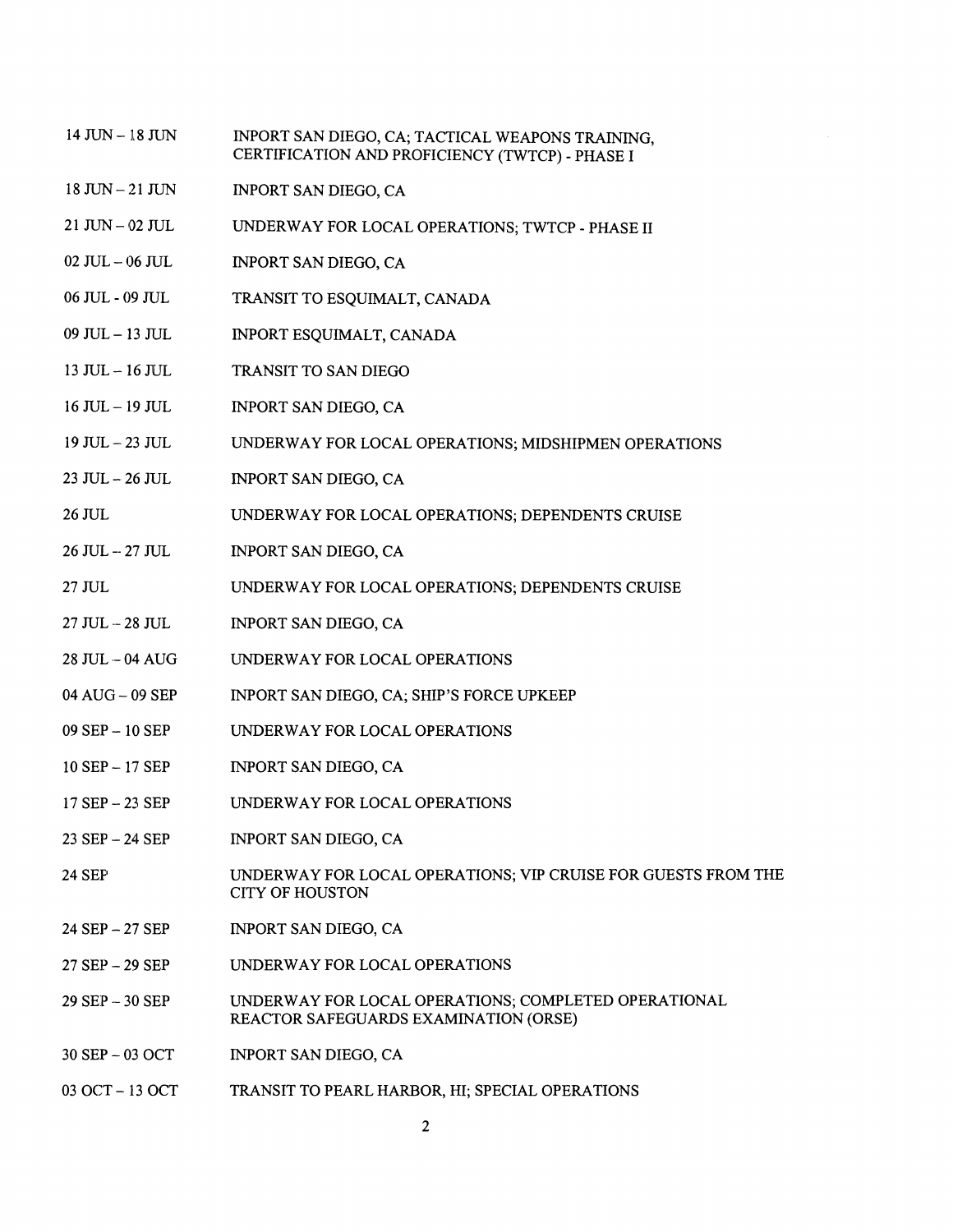- 13 OCT 18 OCT INPORT PEARL HARBOR, HI
- 18 OCT -- 23 OCT TRANSIT TO SAN DIEGO, CA
- 23 OCT -- 01 NOV INPORT SAN DIEGO, CA
- 01 NOV 15 NOV INPORT SAN DIEGO, CA; COMBAT SYSTEMS READINESS REVIEW (CSRR)
- 15 NOV- 18 NOV UNDERWAY FOR LOCAL OPERATIONS
- 18 NOV 15 DEC INPORT SAN DIEGO, CA; FMAV
- 15 DEC 16 DEC UNDERWAY FOR LOCAL OPERATIONS
- 16DEC-31DEC INPORT SAN DIEGO, CA; HOLIDAY STANDOWN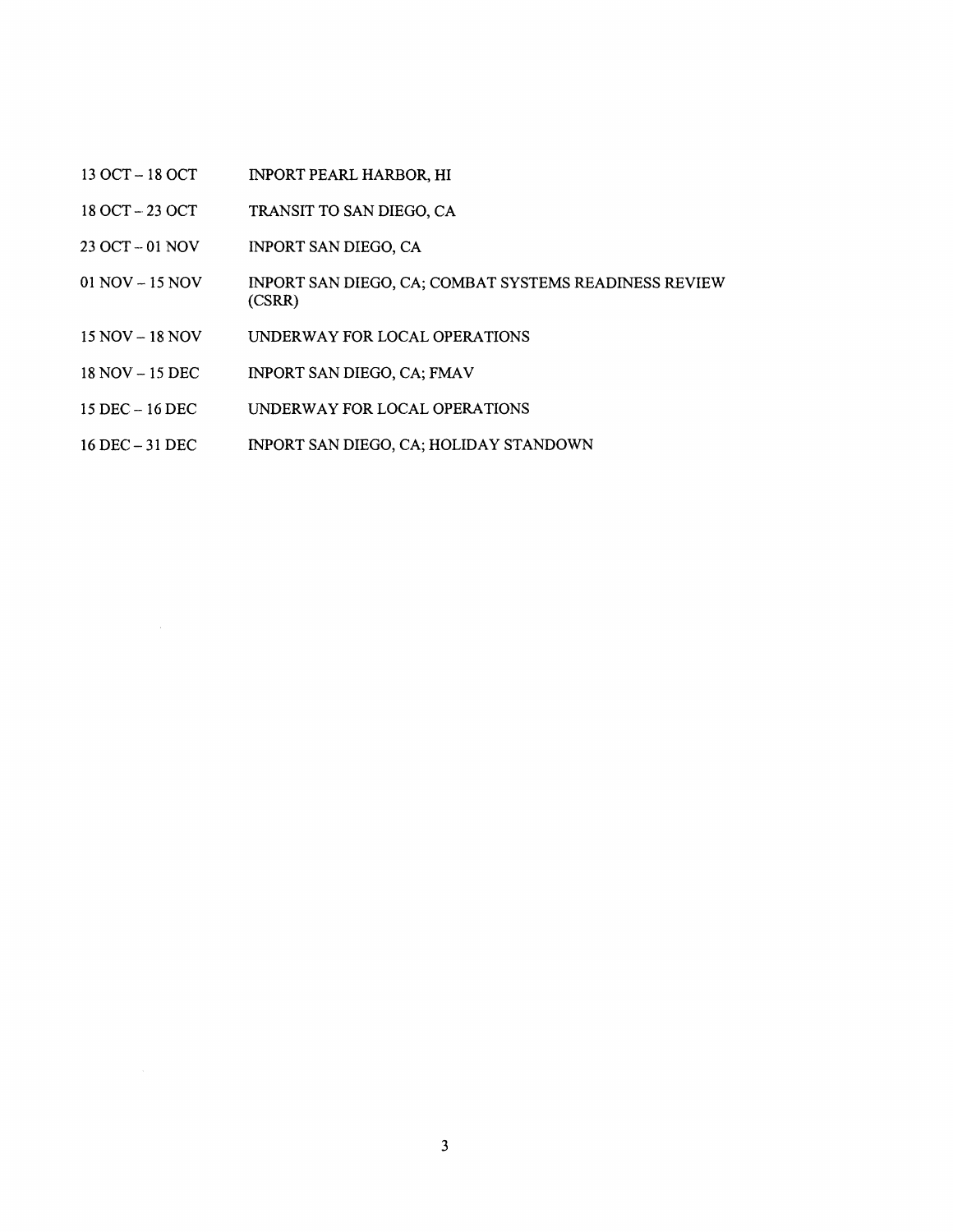# USS HOUSTON (SSN 713)

### COMMAND NARRATIVE

## 1999

9 FEB - 12 FEB TECHNICAL ON-BOARD MONITORING ASSIST (TOMA) - **An** acoustic monitoring test used to improve self monitoring to maintain acoustic profile between regularly scheduled acoustic trails. Objectives were to assess radiated and self-noise signatures, train ship's force in data acquisition and analysis, to identify and correct acoustic degradations, and to meet routine preventive maintenance requirements.

12 FEB VIP CRUISE - Completed a VIP Cruise for a Congressional Staff Delegation. Officials included 10 Chiefs of Staff and Military Legislative Assistants to Congressmen of the U.S. House of Representatives.

19 FEB - 25 FEB COMPTUEX 99-1 - Composite Unit Exercise 99-1, a training period consisting of numerous exercises of varying complexity, scheduled as a work-up for the CONSTELLATION BATTLE GROUP. HOUSTON participated as an opposing force exercising ship control and practicing shallow water operations.

2 MAR -- 21 MAR SCHEDULED PRESERVATION UPKEEP COORDINATED EFFORT (SPRUCE) --Accomplished every two years, this dedicated event completely preserved major spaces throughout the ship ensuring maximum material readiness. Advanced and thorough planning yielded superior results.

10 MAY - 14 MAY TACTICAL WEAPONS TRAINING, CERTIFICATION AND PROFICIENCY (TNTCP) - PHASE I - Inport training period during which the ship receives refresher training on tactical warfare and improves proficiency in employing tactical weapons through classroom lectures and attack center trainers at Naval Submarine Training Center Pacific Detachment San Diego, CA.

17 MAY VIP CRUISE FOR CINCPACFLT AND GUESTS - Commander in Chief, U.S. Pacific Fleet, ADM Archie Clemens and 30 middle school students from Central Illinois embarked for a one day cruise.

24 MAY VIP CRUISE - Completed a VIP Cruise for guests from the Office of Legislative Affairs. Officials included 11 congressional staffers.

14 JUN - 18 JUN TWTCP - PHASE I - Continuation of training from 10-14 May.

21 JUN - 02 JUL TWTCP - PHASE II - Demonstrated the full range of tactical warfare capabilities during an underway TWTCP Evaluation. HOUSTON demonstrated proficiency in employing all tactical weapons against simulated hostile surface and submarine targets.

19 JUL-23 JUL MIDSHIPMEN OPERATIONS - Embarked over 80 midshipmen from Naval Reserve Officer Training (NROTC) Units across the United States for submarine indoctrination during Career Orientation and Training Cruises (CORTRAMID).

26 JUL-27 JUL DEPENDENTS CRUISES - Completed two one-day cruises for HOUSTON crewmembers family and friends. During these two cruises, the ship embarked over 120 guests.

24 SEP VIP CRUISE - Completed a VIP Cruise for guests from the city of Houston. 24 Officials embarked included prominent businessmen and women from Houston, Reporters and photographers from local Houston Newspapers and radio stations, as well as a representative from the Texas House of Representatives and Mrs. Karen McMullen from the Office of the Mayor of Houston.